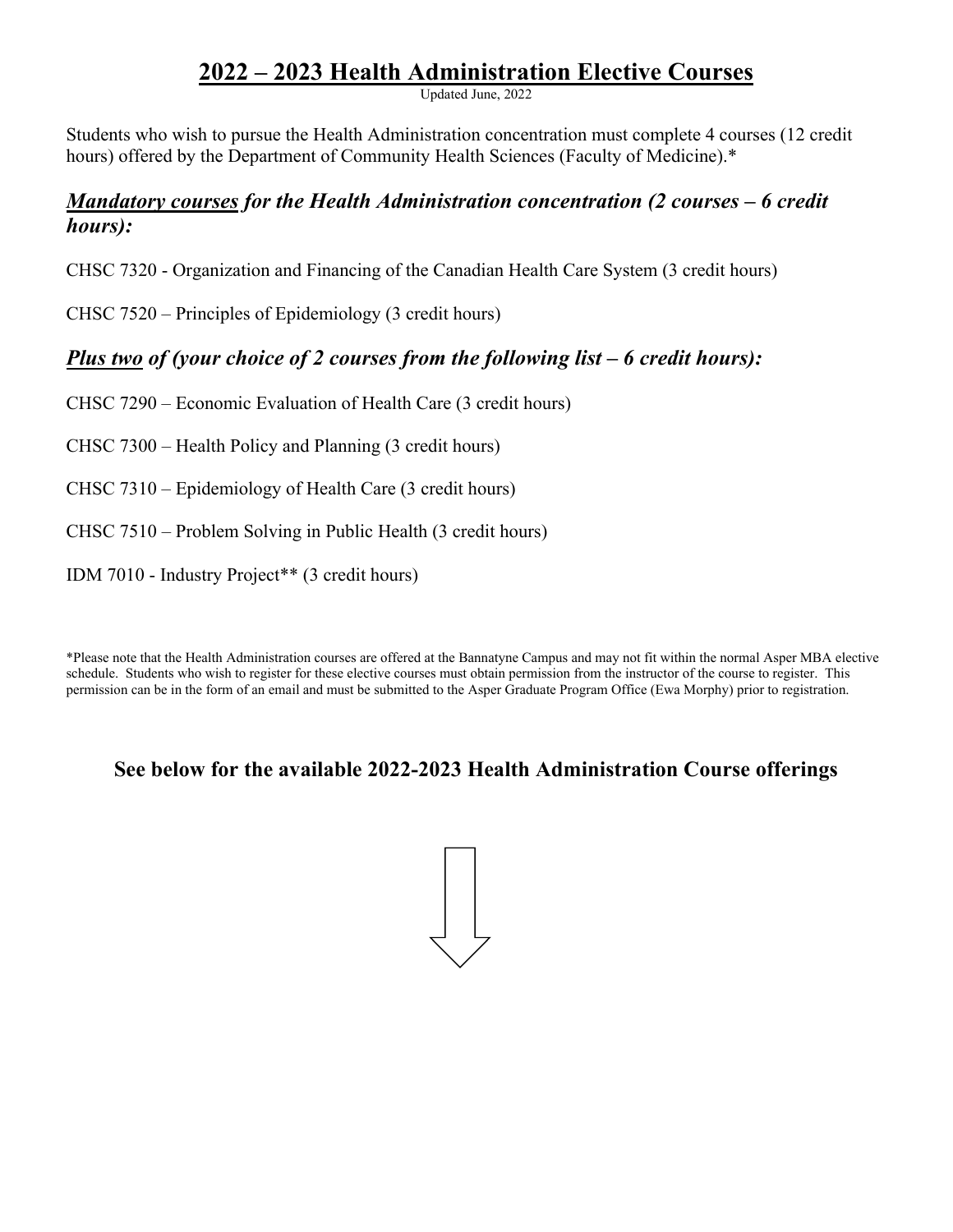## **Fall 2022 Term:**

#### CHSC 7520 – Principles of Epidemiology (Mandatory)

This course will introduce the basic concepts and methods of epidemiology, including the definition and measurement of health status and health determinants in populations, assessing health risks and inferring causation, and issues in the design and analysis of population health studies. Prerequisite: permission of instructor.

Instructor: N. Nickel Phone/email: Nathan\_nickel@cpe.umanitoba.ca Location: Apotex 050 Start date: September 7, 2022 Class time: Wednesdays: lecture 9:00am– 11:50am